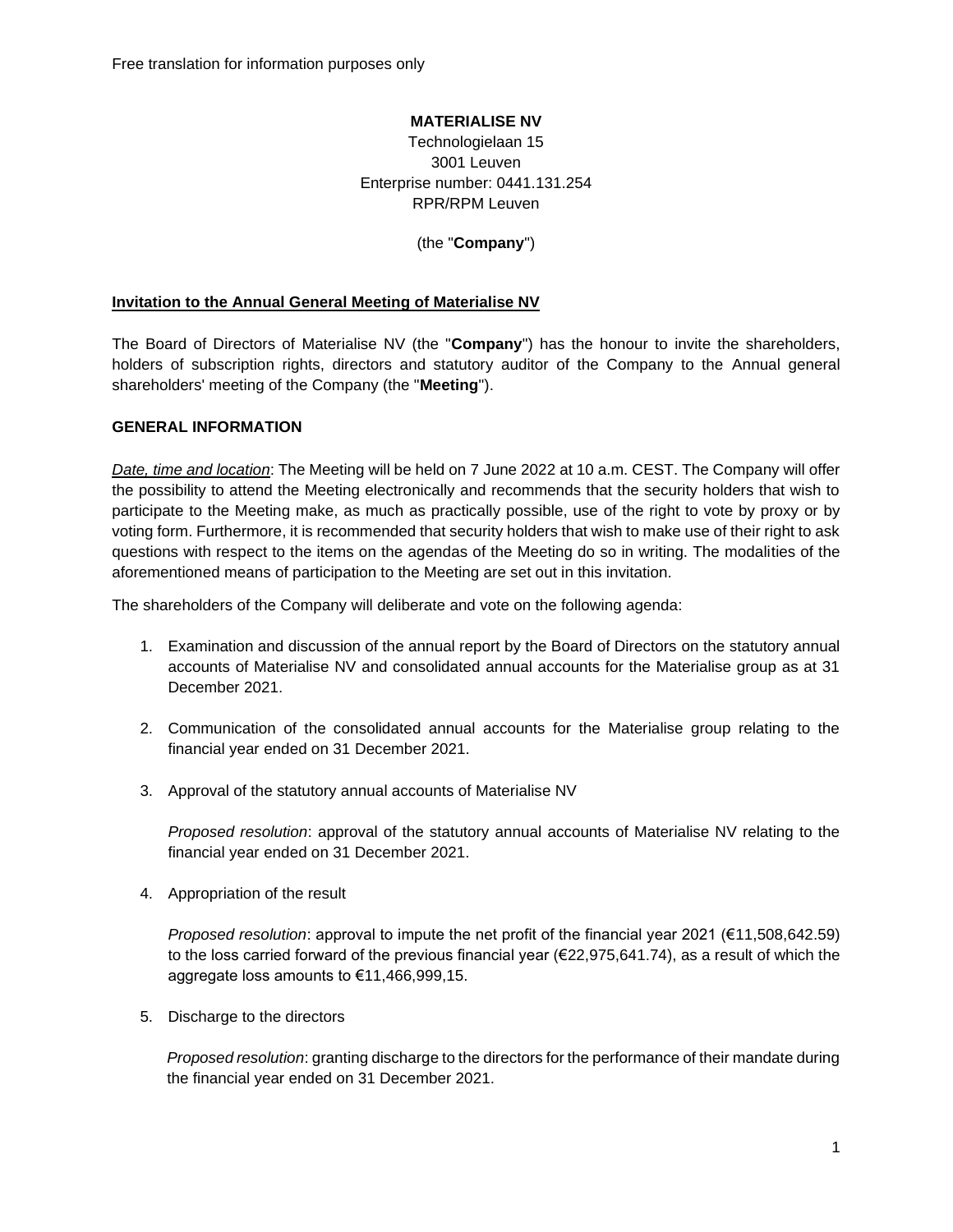6. Discharge to the auditor

*Proposed resolution*: granting discharge to the auditor for the performance of his mandate during the financial year ended on 31 December 2021.

7. Appointment of directors

*Proposed resolution*: renewing the appointment as director of **Mr Wilfried Vancraen**, for a period of one year ending after the shareholders' meeting which will be asked to approve the accounts for the financial year 2022.

*Proposed resolution*: renewing the appointment as director of **Mr Peter Leys**, for a period of one year ending after the shareholders' meeting which will be asked to approve the accounts for the financial year 2022.

*Proposed resolution*: renewing the appointment as director of **A TRE C CVOA, permanently represented by Mr Johan De Lille**, for a period of one year ending after the shareholders' meeting which will be asked to approve the accounts for the financial year 2022.

*Proposed resolution*: renewing the appointment as director of **Ms Hilde Ingelaere**, for a period of one year ending after the shareholders' meeting which will be asked to approve the accounts for the financial year 2022.

*Proposed resolution*: renewing the appointment as director of **Mr Jürgen Ingels**, for a period of one year ending after the shareholders' meeting which will be asked to approve the accounts for the financial year 2022.

*Proposed resolution*: renewing the appointment as director of **Mr Jos Vander Sloten**, for a period of one year ending after the shareholders' meeting which will be asked to approve the accounts for the financial year 2022.

*Proposed resolution*: renewing the appointment as director of **Ms Godelieve Verplancke**, for a period of one year ending after the shareholders' meeting which will be asked to approve the accounts for the financial year 2022.

*Proposed resolution*: renewing the appointment as director **Mr Bart Luyten**, for a period of one year ending after the shareholders' meeting which will be asked to approve the accounts for the financial year 2022.

*Proposed resolution*: renewing the appointment as director **Mr Volker Hammes**, for a period of one year ending after the shareholders' meeting which will be asked to approve the accounts for the financial year 2022.

*Proposed resolution*: renewing the appointment as director **Mr Sander Vancraen**, for a period of one year ending after the shareholders' meeting which will be asked to approve the accounts for the financial year 2022.

8. Increase of the remuneration paid by the Company to non-executive directors and independent members of the audit or the remuneration and nomination committee.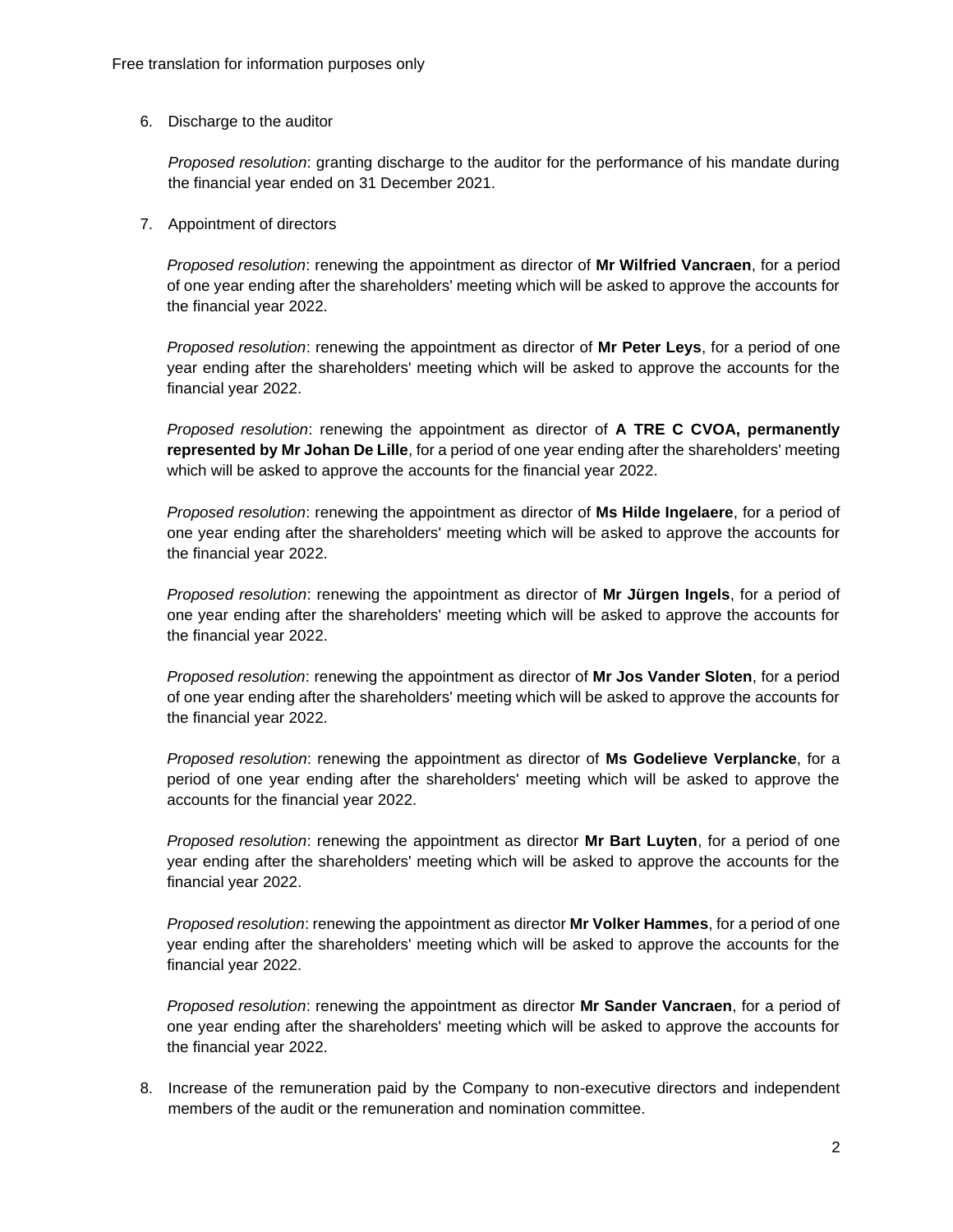*Proposed resolution*: increasing the current remuneration paid to non-executive directors and independent members of the audit or the remuneration and nomination committee with 10%. The remuneration paid to directors is referred to in our Annual Report on Form 20-F, as filed with the U.S. Securities and Exchange Commission, and is partly fixed and partly based on attendance of meetings.

Such remuneration shall be payable to the non-executive directors (Mr. De Lille, Mr. Vander Sloten, Mr. Ingels, Mr. Luyten, Ms. Verplancke, Mr. Hammes and Mr. Sander Vancraen) and to the independent members of the audit committee or the remuneration and nomination committee.

9. Powers

*Proposed resolution*: granting powers to Carla Van Steenbergen, Vincent Chantillon and Ben Schepers, each with power to act alone and with power of substitution and without prejudice to other delegations of power to the extent applicable, for any filings and publication formalities in relation to the above resolutions.

### **PARTICIPATION TO THE MEETING**

The Company will provide the possibility for the security holders to attend the Meeting electronically. Therefore, the security holders are requested to provide their e-mail address upon registration for participation. You will then receive an invitation to attend the Meeting electronically.

Only persons who are shareholders of the Company (and whose shares are registered in their name in the shareholders' register of the Company) on the third business day prior to the Meeting (the "**Registration Date**") at midnight (CET) are entitled to participate in and vote at the Meeting.

In addition, in accordance with Article 27 of the articles of association of the Company, the right of a shareholder to participate in and vote at the Meeting is subject to the notification in writing by the shareholder, by the Registration Date at 5:00 p.m. (CET) at the latest of his/her intention to participate in the Meeting and the number of shares for which he/she wants to participate. Shareholders should send such notification by e-mail to Mr. Vincent Chantillon, (email: [vincent.chantillon@materialise.be\)](mailto:vincent.chantillon@materialise.be)

### **QUESTIONS CONCERNING ITEMS ON THE AGENDA**

During the Meeting a Q&A session will be scheduled. Holders of shares and subscription rights may submit written questions to the Company prior to the Meeting in relation to items on the agenda. Such questions should be addressed to the Company by email (at the following e-mail address: [vincent.chantillon@materialise.be\)](mailto:vincent.chantillon@materialise.be) by the Registration Date at the latest.

Questions will be answered during the Q&A session. Questions of a security holder will only be considered if he or she has complied with all admission formalities to attend the Meeting.

### **DESIGNATION OF PROXYHOLDERS**

Any shareholder may be represented at the Meeting by a proxyholder.